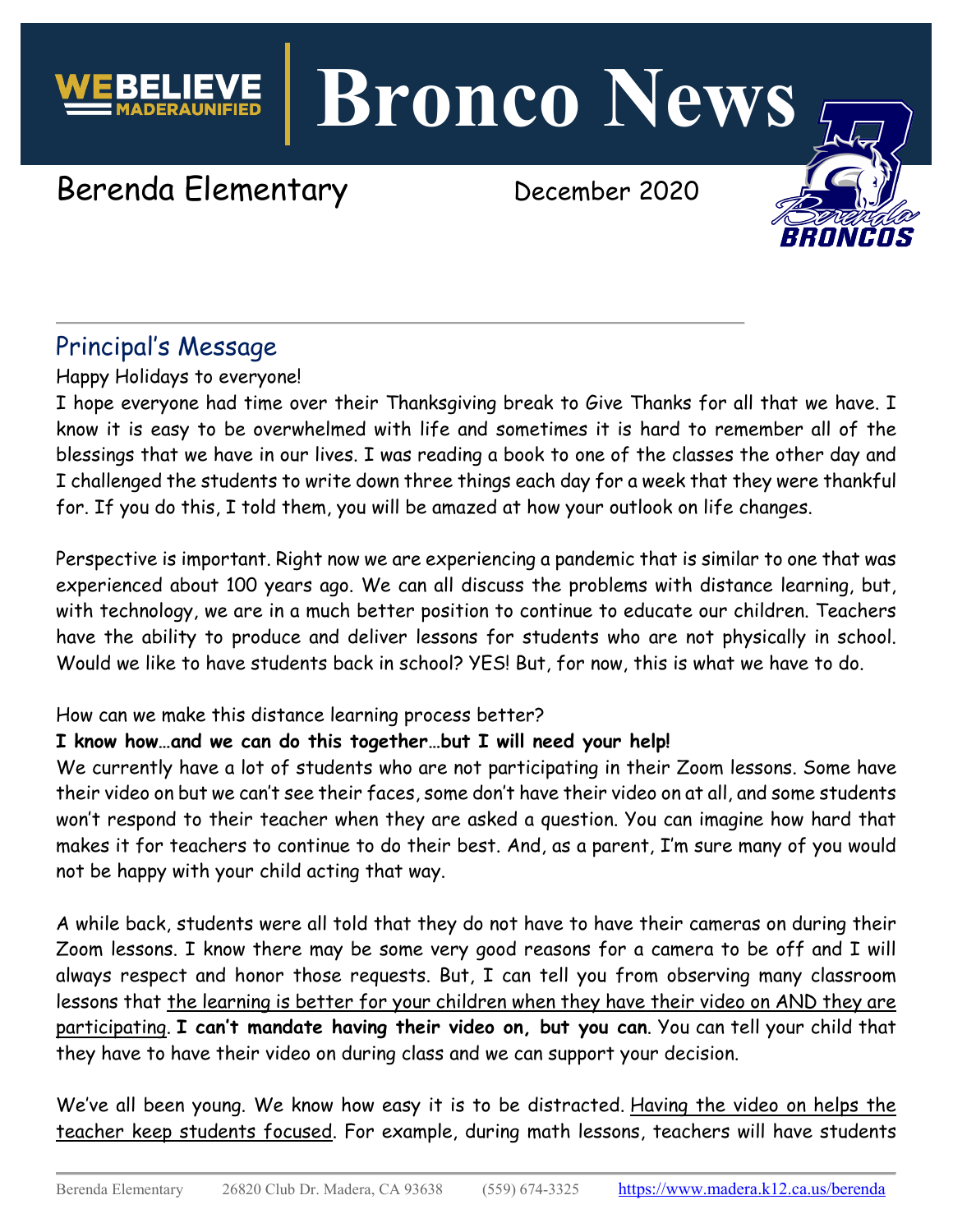

show their white boards. This is how we can tell if your child is mastering the steps. Without the video on and your child visible to us, we don't know if they are struggling or if they are understanding the concept.

Teachers want to help…and we know you want us to help your child learn. But, without their video on, it is difficult to support them as much as we would like. So, if you want your child's video on…tell them and let their teacher know through ParentSquare.

I have always said that we need to work as a team to help our Broncos learn. If there is anything we can do to help, please let me know.

Christmas Vacation is coming soon. Enjoy this time with your family…and count your blessings. Mr. Christiansen Be Safe and Give Grace!

#### What's coming…

#### **Packet pickup** –

1st-5th grade only on **Dec 2nd from 10:00-12:30**. Kinder only on **Dec 9th from 11:00-12:00** to pick up Gingerbread House supplies. We will also be open on **Dec 2nd and Dec 9th from 5:00-5:45** for those of you who need a later pickup time.

**Semester grades are coming soon.** Remember, you can have your child show you on their Google Classroom what assignments they have 'turned in' and what assignments they have 'missing'. You can also go to your Parent Portal account and check on grades there. It is important to do this and discuss what you see with your child. Give them praise where they are doing well and give them help and encouragement where they need support.

## Event Highlights

Since we can't get together, our annual Christmas Sing-a-long will be modified this year. Teachers will be sharing the video and songs at various times during the last week before we go off on Christmas vacation.

Jingle Bell Jog will also be different. This is always a fun time and we want to keep building those memories for our students. Watch for another Parent Square message explaining how you can get your whole family involved in our Jingle Bell Jog event this year. We are going to ask students to submit a Christmas picture of you'all walking/jogging (in your Christmas outfit).

#### Student Health & Wellness

Using Digital Screen Devices In An Eye-Friendly Way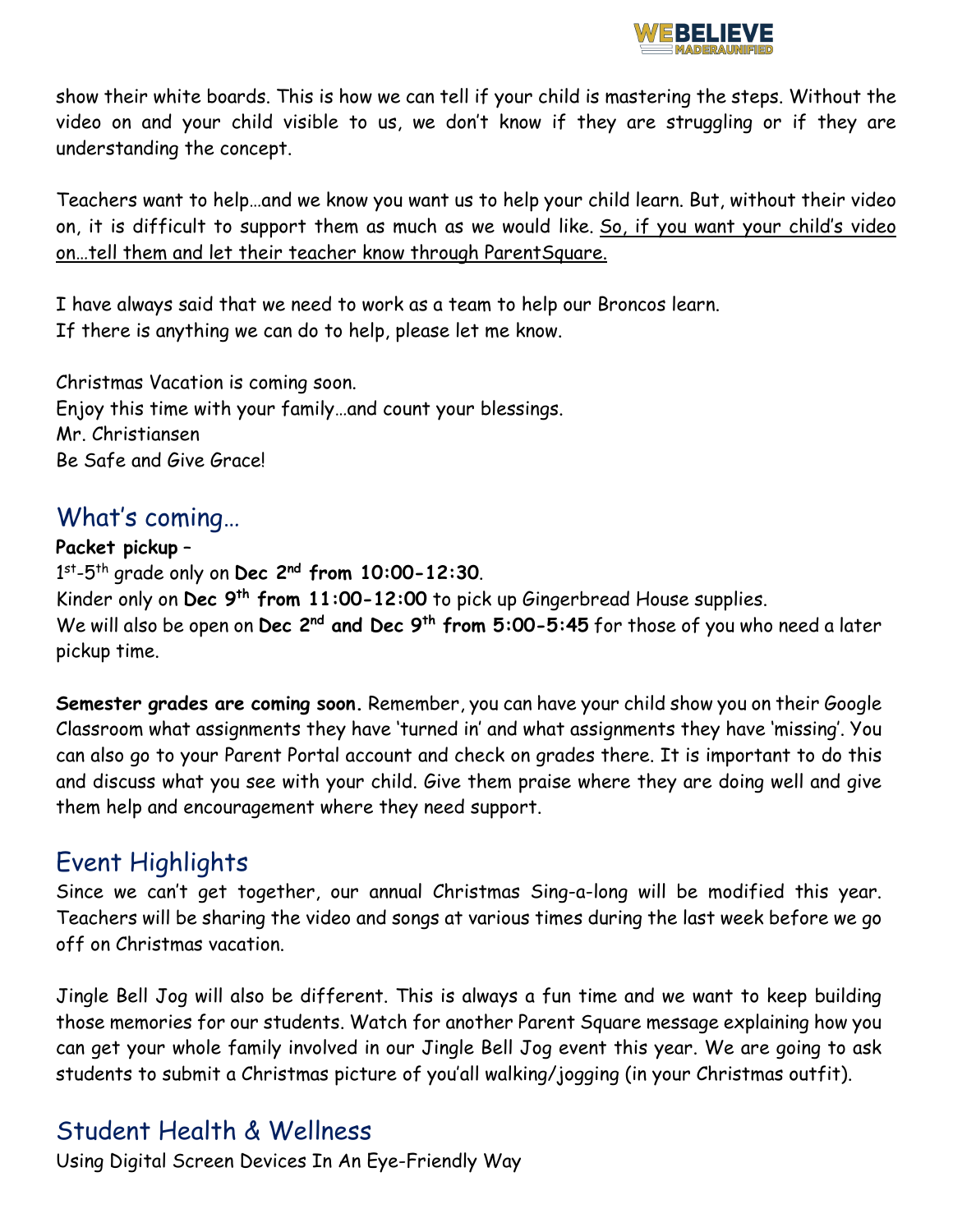

Children are spending more time than ever looking at screens. This makes it especially important to take steps that can help prevent tired, sore eyes in children.

Staring at a screen for long stretches without taking breaks can cause symptoms such as:

- Eye fatigue. Muscles around the eye, like any others, can get tired from continued use. Using screen devices where lighting is less than ideal can lead to fatigue from squinting.
- Blurry vision. Gazing at the same distance for an extended time can cause a child's vision to blur when he or she looks away from the screen.
- Dry eyes. Studies show that people blink significantly less often when concentrating on a digital screen, which can leave eyes dry and irritated.

You can help by:

- Encouraging your child to take frequent breaks. The American Optometric Association recommends the 20/20/20 rule: look away from the screen every 20 minutes, focus on an object at least 20 feet away, for at least 20 seconds.
- Reminding your child to blink. Staring at a computer may cut blinking rates by half and cause dry eyes. Encourage your child to try to blink extra, especially when they take breaks.
- Help with screen positioning. Make sure the screen on your child's desktop or laptop computer is slightly below eye level.
- Watching room lighting. To cut down on glare and eye fatigue with computer use, try reducing the level of lighting in a room roughly in half what it would be for other activities such as writing on paper or working on crafts.
- Take your child for regular vision screenings.

Winter Break is coming too!

## **A tip for parents on mental breaks during winter break**



How can we take care of the mental health of our family during a pandemic winter break? The American Psychiatric Association has several recommendations that may help.

First, keep a regular schedule that includes work time, family time, meal and cooking time, exercise time, cleaning time, and time for reaching out to loved ones. Social distancing does not mean complete isolation. Make sure you're contacting friends and family every day by phone or video chat.